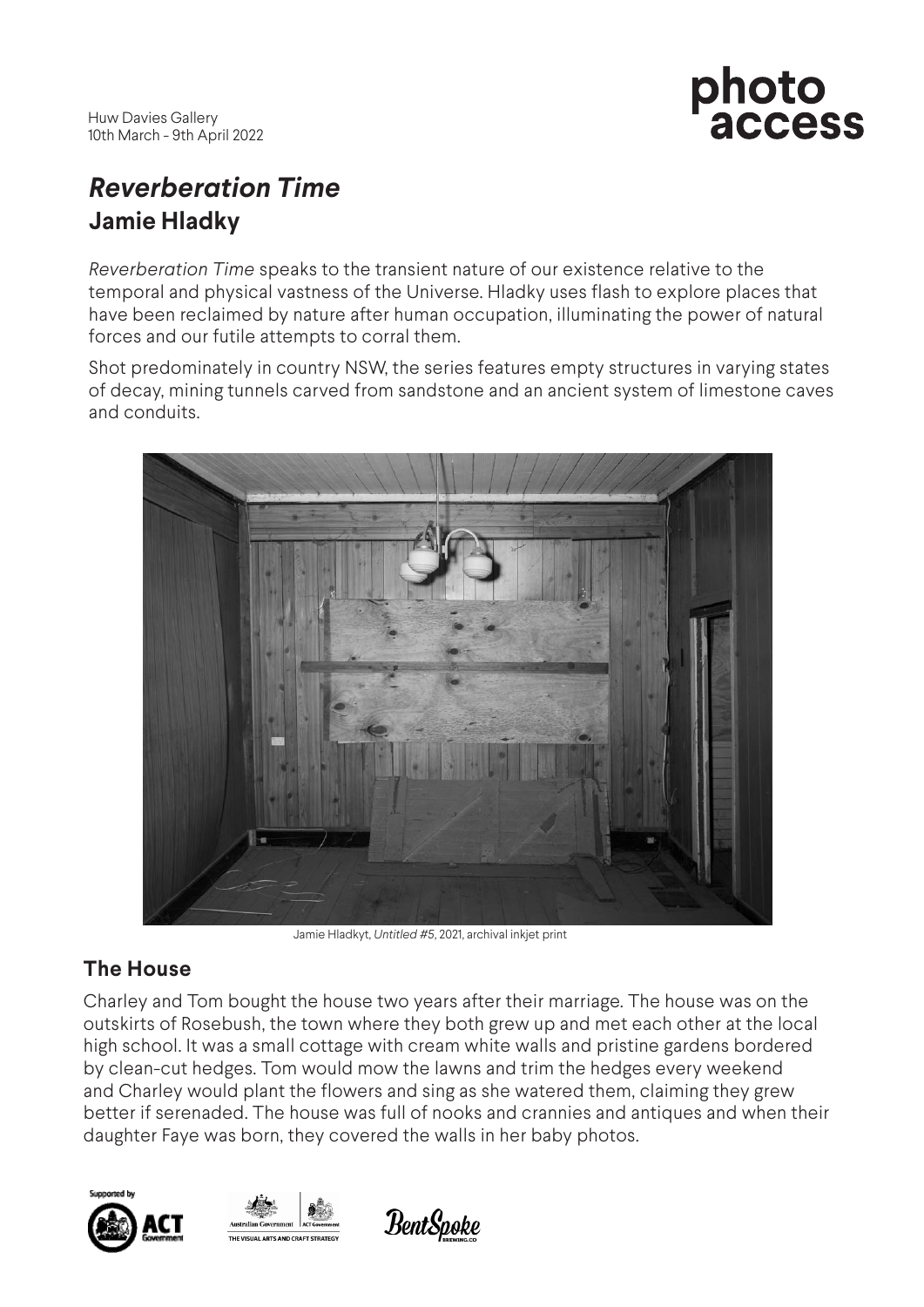The garden was a site for a lot of endless adventures when Faye started to grow up. She would run through the gardens trying to keep up with her imagination. Charley also loved to paint with her in the garden and Tom loved to have barbeques in the summer and campfires in the winter. In the laundry, Charley and Tom would record the height of Faye every year on her birthday, which ranged from toddler size to when she eventually outgrew them.

When Faye graduated high school, she moved to the city to study at university. Faye would visit home any chance she could. After a few years, she started to really like the city life, and would only visit once or twice a year.

Years and years went by and suddenly, Faye was getting married to her partner Michael and had her own kids Josh, Sally and Rose. This made Charley and Tom overjoyed. They would often visit her in the city and Faye always came up with the family for Christmas and Easter. The sight of the kids having adventures in the garden as Faye once did made Charley and Tom overwhelmingly joyful.

After a long time, Tom eventually passed of old age. Charley lived in the house alone for a few years. Faye would come up most weekends from the city to stay with her until Charley passed in her sleep too. They both went peacefully, and Faye spread her parents' ashes in the garden of their house as they had wanted.

Faye originally wanted to keep the house and use it as a second home to visit on the weekends with her family. But this became financially impossible, so she was forced to sell it to developers who had plans to knock the house down to build an apartment block. This made her unconditionally morose. She tearfully cleared out all the furniture and antiques and moved them into her city house to remember her parents by. Surprisingly, the house escaped the developers plans. Their attempts at a permit were denied repeatedly until they eventually gave up on the property. Instead of reselling the house however, they abandoned it completely.

The neighbourhood houses grew bigger and flashier and modern whilst Charley and Tom's little white cottage slowly started to wither. The colourful flowers and immaculate hedges slowly died away. The house, once so eventful and full of joy, now stood lifeless and decaying with the once cream white paint turning grey and dusty and rotten. Kids riding past on their bikes would whisper that the house was haunted. Some even broke in with cricket bats at night and smashed windows and holes in the walls and roofs, revealing pipes and wires. Cobwebs took over the entire space, the floors were littered with debris, glass and pieces of timber. The walls that once showcased family photos now had cracks and giant holes in them big enough for children to walk through. It stood there for years becoming dustier and dirtier until it was on the brink of collapse. Faye would sometimes drive up to see the place but eventually stopped as the sight of the place made her feel incredibly sad and ashamed.

Years later, on one of her parents' wedding anniversaries, Faye cleared her family's schedule to visit Rosebush as she thought it was a long time coming. She braced herself for the usual feeling of melancholy as they drove up to the house. However, this visit was different. The sight of the house instead brought a peculiar peaceful feeling.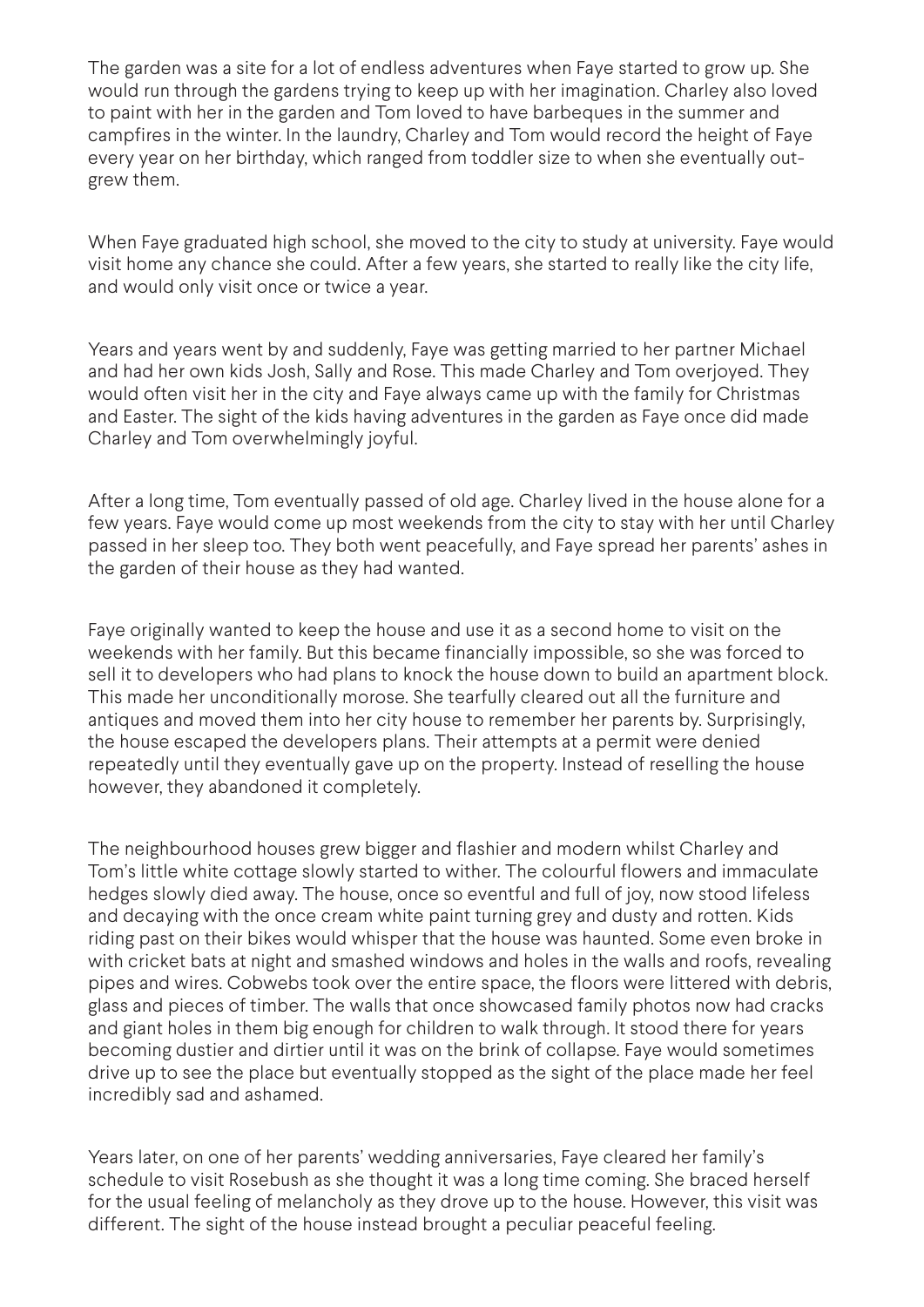The house had been so untouched and lifeless for so long that the surrounding nature was almost reclaiming the structure. A dense blanket of weeds surrounded the house and long vines crept up the side making some of the walls completely green. Plants even grew through cracked bricks and windows into the rooms inside. Faye mused sadly that in less than half the time her parents had spent cultivating their beloved home, those memories were completely erased. Their traces overtaken by human neglect and larger forces of nature. She inwardly shrugged, discarding these thoughts and choosing instead to dwell in the familiar comforts of her present existence.

### **Paddy Julian**

*Paddy Julian uses his writing as a means to contextualise his own existence in social and cultural spheres. Based in Naarm/Melbourne, he likes to dwell within creative non-fiction and occasionally fiction spaces in his writing.*